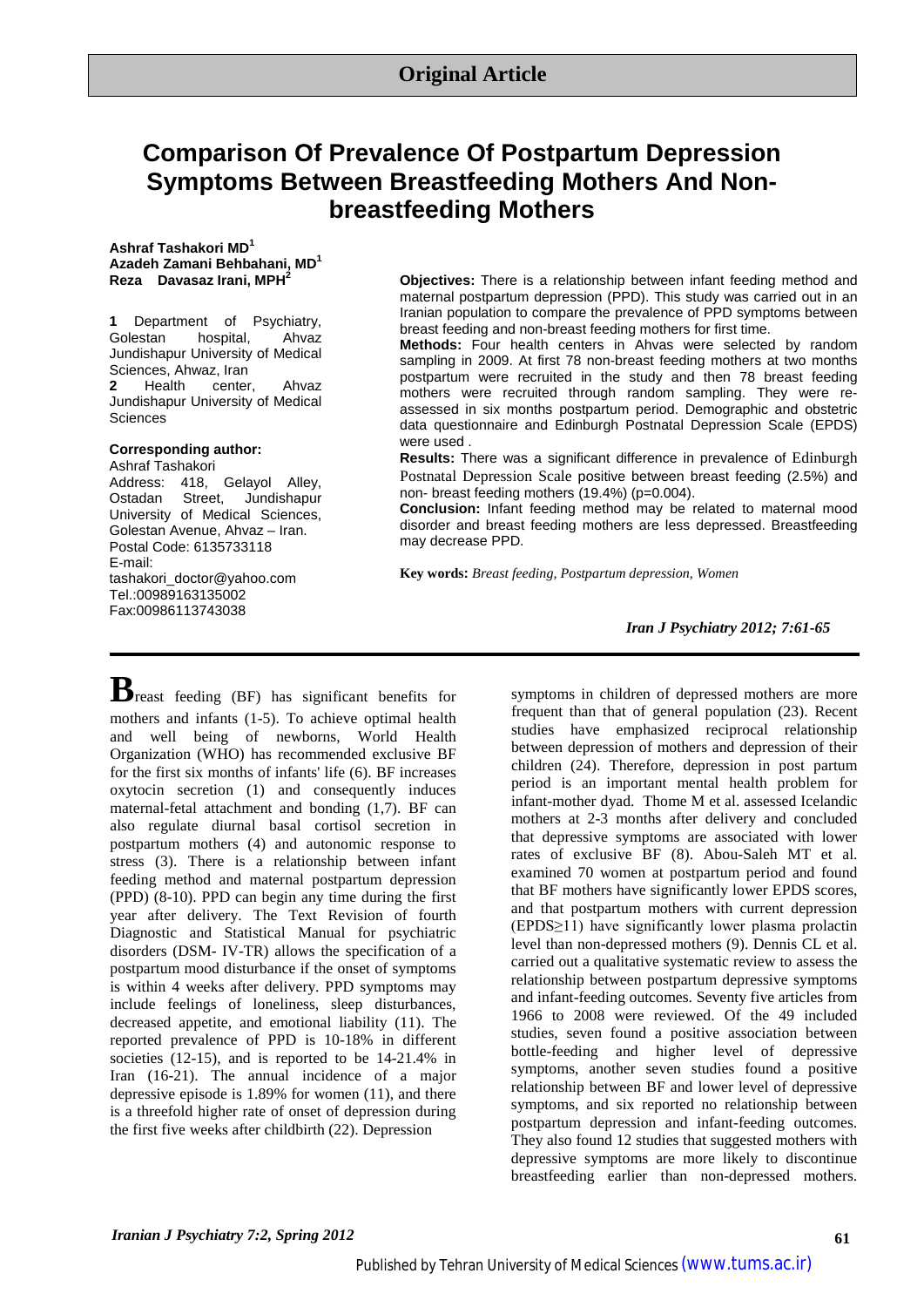They found "consistent trends that women with depressive symptomatology may be at increased risk to prematurely discontinue BF, report more BF worries and difficulties, and have decreased levels of BF selfefficacy. There is also beginning evidence to suggest that they might be less likely to initiate BF and to do it exclusively." Dennis CL et al. suggested additional research to confirm their results and examine the unidirectional pathway of negative effect of maternal mood on infant-feeding outcomes rather than reverse pathway (10). Therefore, we compared the prevalence of PPD symptoms between BF and non BF mothers to assess inverse relationship between BF problems and PPD. To our best knowledge, this is the first study carried out in Iranian population to compare the prevalence of PPD symptoms between BF and non BF mothers.

# **Materials and Method**

This is a descriptive-analytic case-control study. The study was approved by Institutional Review Board of Ahvaz Jundishapur University of Medical Sciences (AJUMS). Four health centers in Ahvaz were selected by random sampling in 2009. Staff members of these health centers collaborated in data collection and a medical student collected questionnaire from these health centers. Because of low prevalence of non-BF mothers, at first, all non-BF mothers (78 non-BF mothers) attending health centers were requested to participate in the study and then 78 BF mothers participated through random sampling and their consent was acquired orally. We tried to consider similarity in other variables such as some risk factors of PPD (21) between the two groups. Exclusive BF is defined as the feeding of breast milk only, and no other liquids or solids with the exception of drops or syrups consisting of vitamins, minerals supplements, or medicines (25). This method was assumed for at least six months (6) for the BF group, and they were reassessedfour months later for continuation of BF. Mothers who discontinued BF due to precautions for taking medications were excluded.

Participants were asked to complete demographic and obstetric data questionnaires and Edinburgh Postnatal Depression Scale (EPDS). Demographic and obstetric data questionnaires contained maternal age, employment history, educational level, economic status, previous history of depression or PPD, previous history of abortion or still birth, type of delivery, gender of infant, number of previous pregnancies, infant gender satisfaction, pregnancy satisfaction, and reason for BF cessation.

The EPDS is a 10-item self-report scale for measuring the intensity of depressive symptoms experienced within the past 7 days. Each statement is rated on a scale from 0 to 3 ("yes, most of the time" to "no, not at all"), total score ranging from 0 to 30. Seven of the 10 items are scored reversely (26). The cut-off score for indication of PPD is 12/13 or greater (26-29). For the first time, Cox et al. designed EPDS as a screening tool

for the secondary prevention of PPD (30) with established validity and reliability. A cut- off score of 13 or greater identified probable postnatal depression with a sensitivity of 86% and a specificity of 78% (31). The best cut- off point in Iranian sample is 12/13 with sensitivity of 95.3% and specificity of 87/9% (32), which can be used 6-8 weeks after delivery to screen for PPD (5). We used EPDS with cut-off of 12 and translated it to Farsi.

Data were analyzed using the Statistical Package for the Social Sciences (SPSS) windows version 13.0. Results were calculated as frequencies (%), means and standard deviations. Groups' comparisons were done by chi- square test and odds ratio (95% confidence interval) and t-test. A probability of  $P<0.05$  was considered statistically significant.

# **Results**

Seventy-two non-BF mothers and 78 BF mothers completed the questionnaires. Questionnaires of six non BF mothers were excluded because they were not filled completely. Table 1 demonstrates demographic data, and table 2 shows obstetric data of the participants). The two groups were similar in different variables. Most of them were 20-30 years old, homekeeper, had a high school diploma, with moderate economic status (table1), and were satisfied with their pregnancy and infant's gender (table 2). Most of them had vaginal delivery, one child, and negative previous history of depression, PPD, abortion, still birth and pregnancy (table 2). The most common reason of BF cessation among non BF mothers with or without PPD was subjective feeling of having poor lactation (table 3). There was a significant difference in EPDS score between BF (16.40  $\pm$  4.10) and non BF (18.06  $\pm$  2.69) mothers, and rate of women with EPDS≥12 was significantly higher in the non BF group  $(n=14)$  than BF group (n=2) (P=0.004, t =2.9, df=148).

### **Discussion**

In this study, prevalence of postpartum depression symptoms in non-BF mothers was significantly higher than BF mothers. Therefore, there is a probable association between non-BF and depressive symptoms among mothers in eight weeks after delivery.

This result is relatively consistent with other studies (8- 10). In a study carried out by Thome M et al. they concluded that depressive symptoms are associated with lower levels of exclusive BF (8). Abou-Saleh MT et al. also found that BF mothers have significantly lower level of PPD symptoms (9), but their sample size was noticeably smaller as compared to this study. Additionally, in those studies, exclusive BF was well defined, whereas in this study exclusive BF has been defined based on WHO's definition. These differences make the comparison of our results with other studies more difficult. In the systematic review of Dennis CL et al., seven studies found a relationship between BF and lower level of depressive symptoms (10).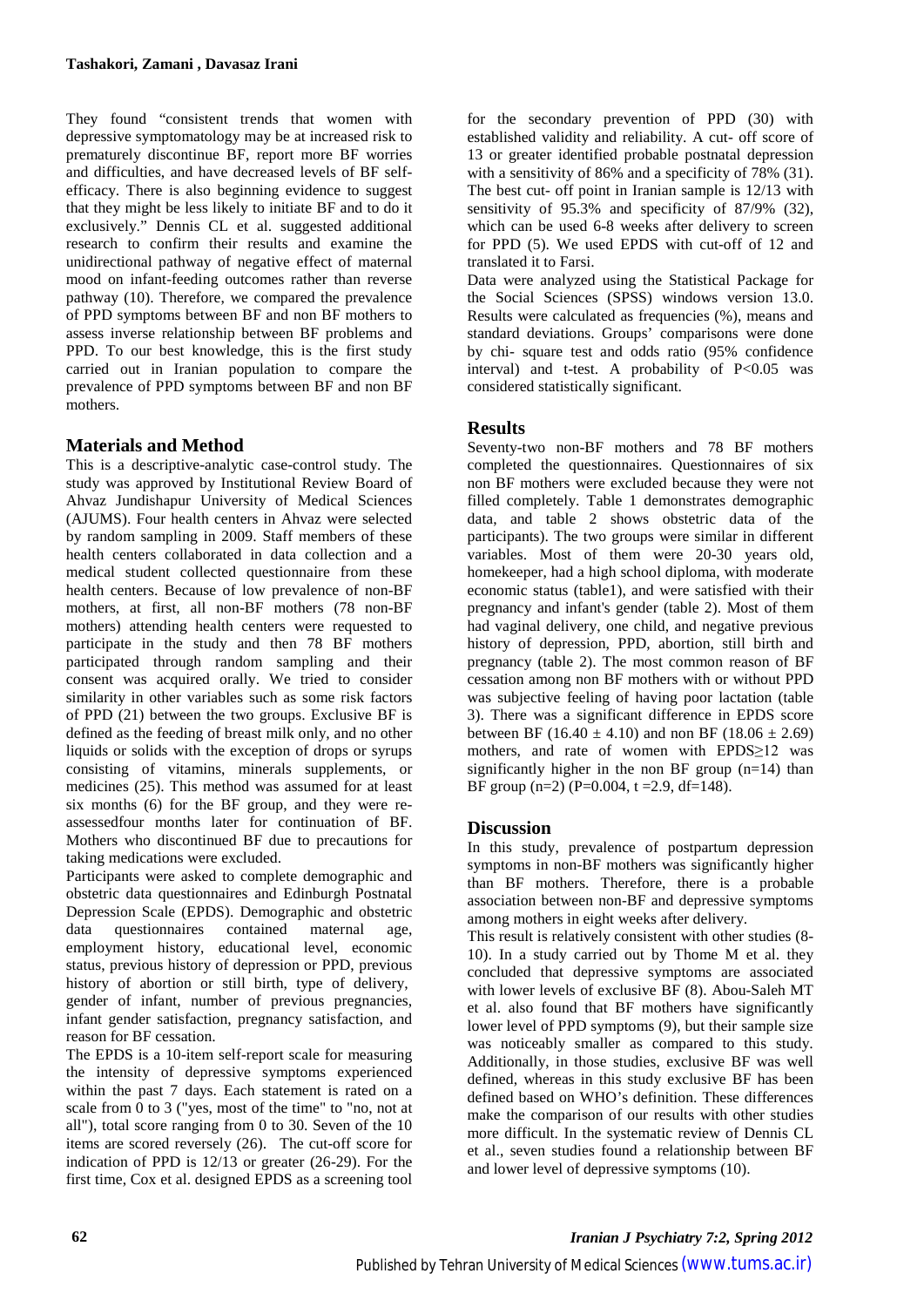|                          | BF     |             |    | Non BF |             |            |            |
|--------------------------|--------|-------------|----|--------|-------------|------------|------------|
|                          | number | %           |    | number | %           |            |            |
| Age (year)               |        |             |    |        |             |            |            |
| $20 - 30$                | 64     | 82.05       | 62 | 86.11  |             |            |            |
| $31 - 40$                | 14     | 17.94       | 10 | 13.88  |             |            |            |
|                          |        |             |    |        | $p=0.30$    | $t = 1.04$ | $df = 148$ |
| <b>Employment</b>        |        |             |    |        |             |            |            |
| <b>Employed</b>          | 58     | 74.35       | 52 | 74.28  |             |            |            |
| homekeeper               | 20     | 25.64       | 18 | 25.71  |             |            |            |
|                          |        |             |    |        | $P = 0.016$ | $Z = 0.5$  |            |
| <b>Economic status</b>   |        |             |    |        |             |            |            |
| High                     | 33     | 42.85       | 22 | 31.42  |             |            |            |
| Medium                   | 41     | 53.24       | 44 | 62.85  |             |            |            |
| low                      | 3      | 3.89        | 4  | 5.71   |             |            |            |
| <b>Educational level</b> |        |             |    |        |             |            |            |
| illiterate               | 0      | $\mathbf 0$ | 3  | 4.22   |             |            |            |
| Primary school           | 13     | 16.66       | 12 | 16.90  |             |            |            |
| Middle school            | 6      | 7.92        | 13 | 18.30  |             |            |            |
| High school              | 37     | 47.43       | 28 | 39.43  |             |            |            |
| University               | 22     | 28.20       | 15 | 21.12  |             |            |            |
| *breastfeeding           |        |             |    |        |             |            |            |

#### **Table 1. Demographic data of breastfeeding and non breastfeeding mothers**

#### **Table 2: obstetric data of breastfeeding and non breastfeeding mothers**

|                             | <b>BF</b> |       | Non BF         |       |             |            |  |
|-----------------------------|-----------|-------|----------------|-------|-------------|------------|--|
|                             | number    | %     | number         | %     |             |            |  |
| <b>Previous delivery</b>    |           |       |                |       |             |            |  |
| 1                           | 46        | 61.33 | 35             | 50.00 |             |            |  |
| $\frac{2}{3}$               | 17        | 22.66 | 24             | 34.28 |             |            |  |
|                             | 10        | 13.33 | 8              | 11.42 |             |            |  |
| $\overline{4}$              | 2         | 2.66  | 3              | 4.28  |             |            |  |
| pregnancy satisfaction      |           |       |                |       |             |            |  |
| Yes                         | 75        | 96.15 | 62             | 86.11 |             |            |  |
| No                          | 3         | 3.84  | 10             | 13.88 |             |            |  |
|                             |           |       |                |       | $P=0.053$   | $Z = 1.9$  |  |
| Infant gender satisfaction  |           |       |                |       |             |            |  |
| Yes                         | 75        | 96.15 | 62             | 86.21 |             |            |  |
| No                          | 3         | 3.84  | 10             | 13.88 |             |            |  |
|                             |           |       |                |       | $P = 0.314$ | $Z = 1.01$ |  |
| Type of delivery            |           |       |                |       |             |            |  |
| Cesarean section            | 34        | 43.58 | 22             | 31.42 |             |            |  |
| vaginal                     | 44        | 56.41 | 48             | 68.57 |             |            |  |
|                             |           |       |                |       | $P = 2.04$  | $Z = 1.27$ |  |
| abortion or still birth     |           |       |                |       |             |            |  |
| Yes                         | 11        | 14.38 | 9              | 12.50 |             |            |  |
| no                          | 66        | 85.71 | 63             | 87.50 |             |            |  |
|                             |           |       |                |       | $P=0.204$   | $Z = 1.27$ |  |
| <b>Number of offspring</b>  |           |       |                |       |             |            |  |
| 1                           | 49        | 62.82 | 34             | 48.57 |             |            |  |
| $\overline{\mathbf{c}}$     | 17        | 21.79 | 24             | 34.28 |             |            |  |
| 3                           | 10        | 12.82 | 8              | 11.42 |             |            |  |
| 4                           | 2         | 2.56  | 3              | 4.28  |             |            |  |
| 5 or more                   | 0         | 0     | $\mathbf{1}$   | 1.42  |             |            |  |
| previous depression or PPD* |           |       |                |       |             |            |  |
| Yes                         | 4         | 5.12  | $\overline{7}$ | 9.72  |             |            |  |
| No                          | 74        | 94.87 | 65             | 90.27 |             |            |  |
|                             |           |       |                |       | $P = 0.135$ | $Z = 1.4$  |  |

\*postpartum depression

#### **Table 3: the reasons of breastfeeding cessation in non breastfeeding mothers**

|                                 |        | non BF mothers<br>with or without PPD | non BF mothers with PPD |       |  |
|---------------------------------|--------|---------------------------------------|-------------------------|-------|--|
| reason of BF cessation          | number | %                                     | number                  | %     |  |
| Low weight of infant            |        | 15.27                                 |                         | 35.71 |  |
| feeling of inadequate lactation | 48     | 66.66                                 |                         | 64.28 |  |
| Small breast                    |        | 4.16                                  |                         |       |  |
| Advise of other person          |        | 5.55                                  |                         |       |  |
| Maternal illness                |        | 8.33                                  |                         |       |  |
| total                           |        | 100                                   | 14                      | 100   |  |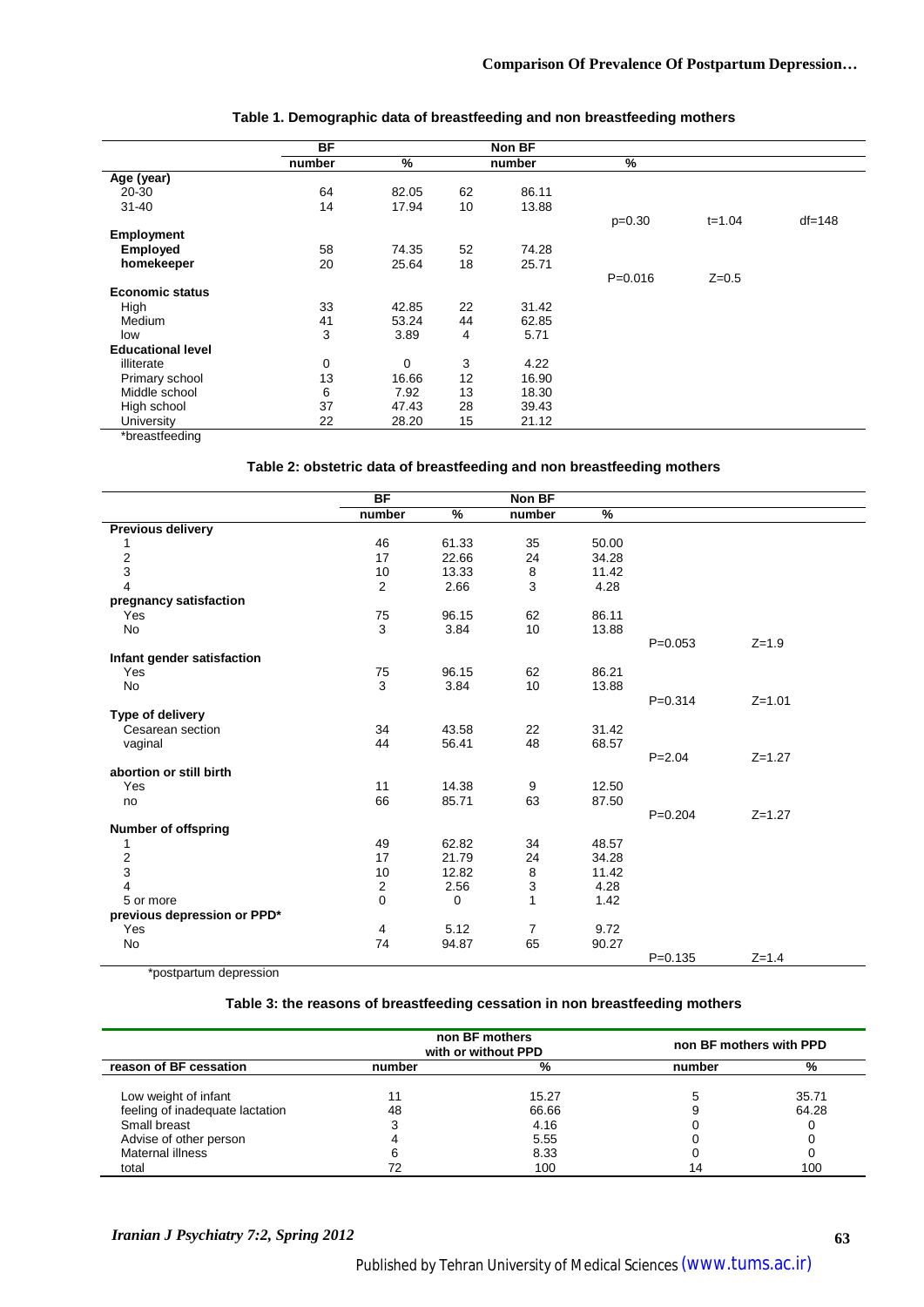The relationship between non-BF and depression might share some similarities with BF discontinuation and child loss which can lead to depression (33). Gallup Jr GG et al. suggested that "the decision to bottle feed unwittingly mimics conditions associated with the death of an infant. Child loss is a well-documented trigger for depression particularly in mothers, and growing evidence shows that bottle feeding is a risk factor for postpartum depression (34)." In this study, the most common reason of non-BF was subjective feeling of having poor lactation and low weight in infants. This result is consistent with previous hypothesis about cognitive errors in depression (33). Thus, worrying about infant or lactation may be related to depression. Galler JR et al. assessed 226 motherinfant dyads and found that women who believed that BF was better than bottle feeding at seven weeks postpartum were more likely to continue BF up to six months postpartum, and were also less depressed at seven weeks and six months postpartum. Galler JR et al., also concluded that feeding attitudes and maternal mood are closely linked, but each of them contributed independently to BF, especially at six months after childbirth (35). On the other hand, the relationship between maternal identity, early BF cessation and distress is complex. Cooke M et al. concluded that the relationship between BF cessation and EPDS score is varied according to Maternal Role Attainment (MRA) level. Women with high MRA level and no longer duration of BF had higher EPDS scores and distress compared to women with low MRA level and those with high MRA level and continuation of BF. They suggested it may be helpful to provide support, psychological assessment, and to highlight strong belief about the importance of BF and maternal role for those women who decide to stop BF earlier (36).

Other psychological effects of BF may be through autonomic responses and endocrine system. BF increases parasympathetic/sympathetic activity ratio among mothers, while an inverse change is occurred by bottle feeding (3). Also, BF increases maternal-fetal bonding by oxytocin secretion (7) and can consequently lead to lower level of distress (37). Besides, both depressed mothers and their infants are more relaxed during BF than bottle feeding (2).

In sum, BF and PPD may have a reciprocal relationship. Mothers with PPD may not initiate or continue BF or do it exclusively. Conversely, non-BF mothers may experience higher levels of PPD. Encouraging BF continuation may prevent or decrease depressive symptoms.

This study had some limitations. One limitation was the small sample size due to voluntary participation and lower prevalence of non-BF. Another limitation was difficulty in controlling for potential confounding variables, because of many potential risk factors for PPD. Another limitation of this study was the probable absence of mothers with severe depression. Also, we did not assume the time of initiation or cessation of BF. Comparison of our results with that of other studies

was difficult due to some methodological differences such as BF definition, EPDS cut-off points and different self –report measures.

**Conclusion:** our results suggest that PPD symptoms may be higher in non- exclusive BF mothers as compared to exclusive BF mothers. This finding supports the need for mental health screening of non-BF mothers and mothers who decide to discontinue exclusive BF.

#### **Acknowledgments**

Special thanks to Ahvaz Jundishapur University of Medical Sciences for their financial support.

### **References**

- 1. Eglash A, Montgomery A, Wood J. Breastfeeding. Dis Mon 2008; 54: 343-411.
- 2. Field T, Diego M, Hernandez-Reif M, Figueiredo B, Ezell S, Siblalingappa V. Depressed mothers and infants are more<br>relaxed during breastfeeding versus breastfeeding versus bottlefeeding interactions: brief report. Infant Behav Dev 2010; 33: 241-244.
- 3. Mezzacappa ES, Kelsey RM, Katkin ES. Breast feeding, bottle feeding, and maternal autonomic responses to stress. J Psychosom Res 2005; 58: 351-365.
- 4. Tu MT, Lupien SJ, Walker CD. Diurnal salivary cortisol levels in postpartum mothers as a function of infant feeding choice and parity. Psychoneuroendocrinology 2006; 31: 812-824.
- 5. Berga SL, Parry BL. Psychiatry and Reproductive Medicine. In: Comprehensive Textbook of Psychiatry, Moses-Kolko, eds. 9th ed. Philadelphia: Lippincott Williams & Wilkins; 2009:2552-3
- 6. WHO. The optimal duration of exclusive breast feeding, Report of an expert consultation. Geneva: WHO; 2001.
- 7. Levine A, Zagoory-Sharon O, Feldman R, Weller A. Oxytocin during pregnancy and early postpartum: individual patterns and maternalfetal attachment. Peptides 2007; 28: 1162- 1169.
- 8. Thome M, Alder EM, Ramel A. A populationbased study of exclusive breastfeeding in Icelandic women: is there a relationship with depressive symptoms and parenting stress? Int J Nurs Stud 2006; 43: 11-20.
- 9. Abou-Saleh MT, Ghubash R, Karim L, Krymski M, Bhai I. Hormonal aspects of postpartum depression. Psychoneuroendocrinology 1998; 23: 465-475.
- 10. Dennis CL, McQueen K. The relationship between infant-feeding outcomes and<br>postpartum depression: a qualitative depression: a systematic review. Pediatrics 2009; 123: 736- 751.
- 11. Sadock BJ, Sadock VA, Kaplan HI. Kaplan and Sadock's synopsis of psychiatry behavioral sciences/clinical psychiatry, 10<sup>th</sup> eds. Baltimore: Lippincott Williams & Wilkins; 2007.